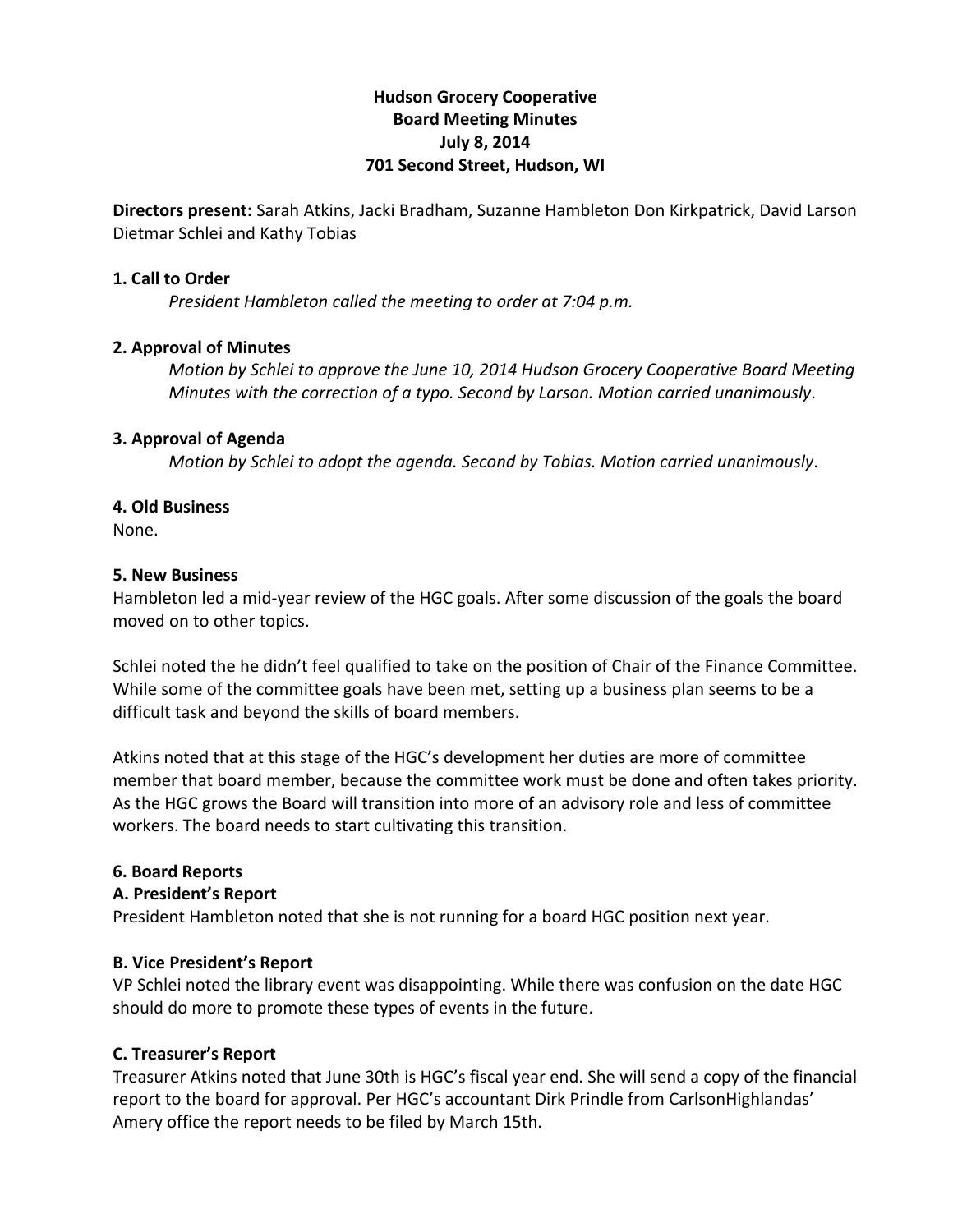Atkins noted a balance of \$12,909,99 as of June 30, 2014.

## **D. Secretary's Report**

No report was given.

## **E. Other'Director's'Report**

No report was given.

## **7.'Committee'Reports**

## **A.'Fundraising and'Finance'**

Treasurer Atkins noted she does not have the qualifications to do the needed HGC finical setup, like create bookkeeping regulation, procedures and guidelines. This is a task for a CFO, COO or financial auditor. She further noted we are not there yet. HGC needs more members before we investing time in developing store's financial operations.

At this time growing membership should be our priority, and Atkins asked how other committees and volunteers could help the marketing committee. What are some things HGC could try? Maybe direct mail. She recommended that the marketing committee should expand and utilize more volunteers through the ownership data system.

### **B.'Ownership and'Volunteers**

Six new HGC ownership applications were presented to the Board.

#210 Michele and Darin Nemerow #211 James Sullivan #212 William Libberton #213 Thea Feyereisen #214 Travis Thibault #215 Marybeth and David Malaya #216 Joan Schoenoff

*Motion by Hambleton to approve six new HGC ownership applications. Second by Schlei. Motion carried unanimously.* 

# **C.'Marketing'and'Communication**

Hambleton noted that committee volunteers are working to get the word out about HGC, but the committee needs to expand. The member drive needs more momentum with more activities. Some suggested activities are being explored such as: use more volunteers; expand marketing; ramp up to one meeting every week; presentations to civic groups like the Rotary; booth at events like Spirit of the St. Croix; presence at farmers market; coffee with the board; and/or library meetings. These activities would be dependent on the availability of volunteers.

Not only more outreach to the community but also increased communications with HGC members.

# **D.** Steering

Kirkpatrick noted that at committee has a draft of board training and board standards. The draft was reviewed and updates and corrections were suggested.